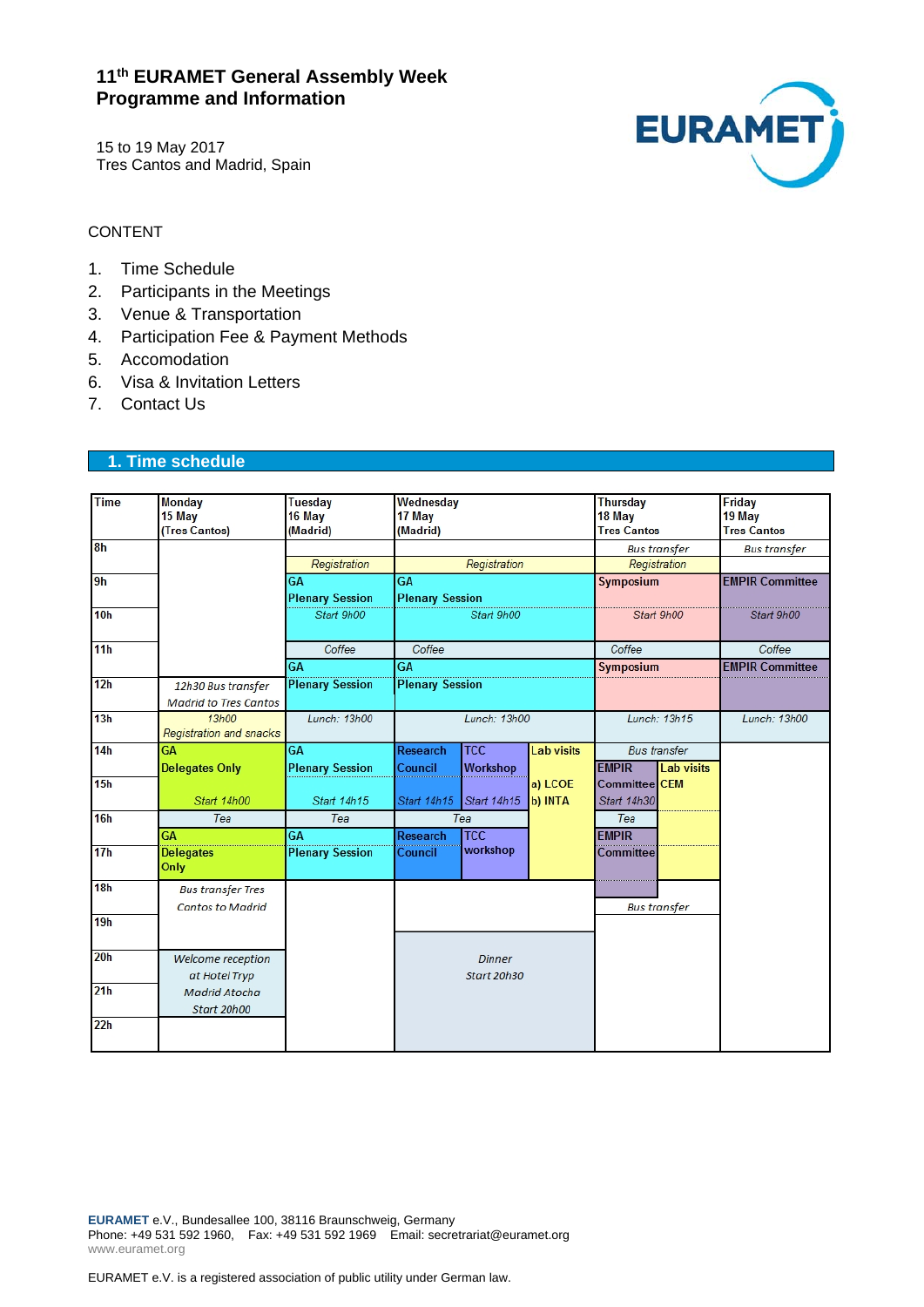# **11th EURAMET General Assembly Week Programme and Information**



15 to 19 May 2017 Tres Cantos and Madrid, Spain

## **2. Participants in the Meetings**

|                                           | <b>TC Chairs</b><br>Workshop | <b>GA</b><br>Working<br><b>Session</b><br><b>Delegates</b><br>Only <sup>1)</sup> | <b>GA</b><br><b>Plenary</b><br><b>Sessions</b> | Symposium | <b>EMPIR</b><br><b>Committee</b><br><b>Meeting</b> | Research<br>Council<br><b>Meeting</b> |
|-------------------------------------------|------------------------------|----------------------------------------------------------------------------------|------------------------------------------------|-----------|----------------------------------------------------|---------------------------------------|
| <b>BoD Members</b>                        | $\mathbf{x}$                 | X                                                                                | X                                              | X         |                                                    |                                       |
| <b>Delegates</b>                          |                              | X                                                                                | x                                              | X         |                                                    |                                       |
| <b>TC Chairs</b>                          | X                            |                                                                                  | X                                              | X         |                                                    |                                       |
| <b>EMPIR Committee</b><br><b>Members</b>  |                              |                                                                                  |                                                | X         | X                                                  |                                       |
| <b>Research Council</b><br><b>Members</b> |                              |                                                                                  | x                                              | X         |                                                    | X                                     |
| <b>Invited Guests</b>                     |                              |                                                                                  |                                                |           |                                                    |                                       |
| Liaison<br>٠<br>Organisations             |                              |                                                                                  | $\boldsymbol{x}$                               | X         |                                                    |                                       |
| Advisors to<br>٠<br>Delegates             |                              |                                                                                  | $\boldsymbol{x}$                               | x         |                                                    |                                       |
| Guests<br>٠                               |                              |                                                                                  | X                                              | X         |                                                    |                                       |

**1)Only 1 Representative per country (registered Delegate or Alternate).**

## **3. Venue and Transportation**

The meetings will take place on:

- Monday, 15 May at CEM in Tres Cantos
- Tuesday, 16 May at Hotel Tryp Madrid Atocha in Madrid
- Wednesday, 17 May at Hotel Tryp Madrid Atocha in Madrid
- Thursday, 18 May at CEM in Tres Cantos
- Friday, 19 May at CEM in Tres Cantos

Various shuttle services will be arranged by the local host from Hotel Tryp Madrid Atocha (Madrid) and Hotel Quo Fierro (Tres Cantos). For details please see *11th General Assembly: Information from Host.*

The venue for the Welcome Reception: will be announced in due time.

**4. Participation Fee & Payment** 

#### **Participation Fee**

1 day: €90,00 2 days: €180,00 3 days: €270,00 4 days: €360,00 5 days: €450,00 Please note: There is no fee for the Welcome Reception on Monday, 15 May 2017.

## **Payment**

Payment has to be made in Euros.

Pro-forma invoices will be made out by the local host, CEM, and will be send to participants after the registration deadline at latest.